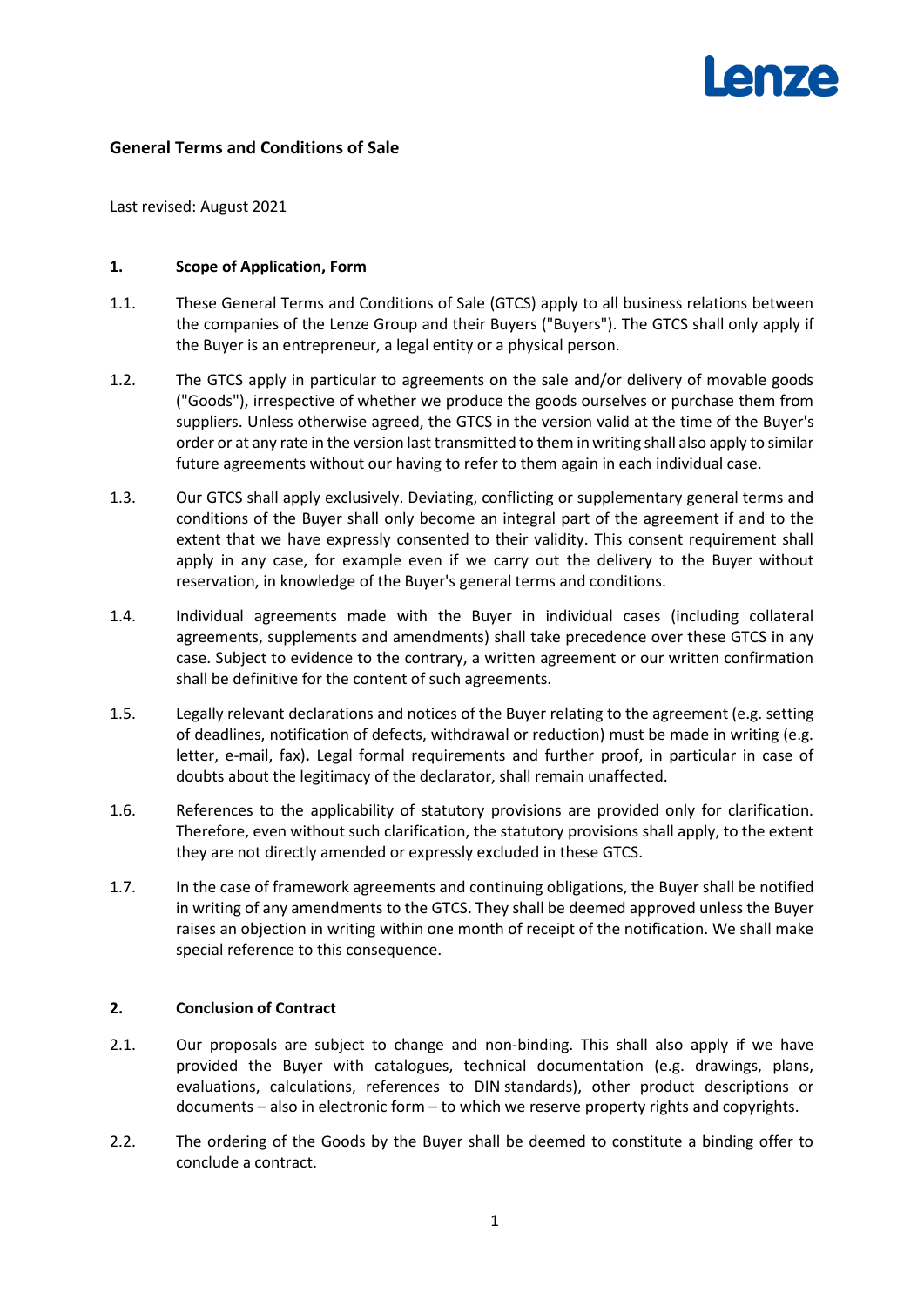

2.3. Acceptance can be provided either in writing (e.g. through order confirmation) or through delivery of the Goods to the Buyer within 14 days after receipt of the order, unless otherwise specified in the order.

# **3. Deadlines and Delay in Delivery**

- 3.1. Deadlines shall be agreed individually or specified by us upon acceptance of the order.
- 3.2. We shall not be liable for impossibility of delivery or for delivery delays to the extent these are caused by force majeure or other events unforeseeable at the time of conclusion of contract (e.g. operational disruptions of any kind, difficulties in procuring materials or energy, transportation delays, strikes, lawful lock-outs, shortage of labour, energy or raw materials, difficulties in obtaining necessary official approvals, official measures or pandemics, unavailability of supplies due to late delivery by our suppliers despite corresponding contractual agreement) for which we are not responsible. If such events make it considerably more difficult or impossible for us to deliver Goods or render services, and if the impairment is not only of a temporary nature, we shall be entitled to withdraw from the agreement. In case of hindrances of a temporary duration, the delivery or service deadlines shall be extended or the delivery or service deadlines shall be postponed by the period of the hindrance, plus a reasonable starting period. To the extent the Buyer cannot reasonably be expected to accept the delivery or service as a result of the delay, he may withdraw from the agreement by means of a prompt written declaration to us.
- 3.3. The occurrence of our delivery delay shall be determined according to statutory provisions. In any case, however, a reminder by the Buyer shall be required. If we are delayed in delivery, the Buyer may demand lump-sum compensation for the damage caused due to the delay. The lump-sum compensation shall be 0.5% of the net price (delivery value) for each full calendar week of delay, overall, however, no more than 5% of the delivery value of the delayed Goods. We reserve the right to demonstrate that the Buyer has not suffered any damage or that the damage is significantly less than the aforementioned lump sum. The Buyer shall have no additional claim to reimbursement of damages caused by delay, unless a case of Section [8.1.1](#page-5-0) o[r 8.1.3](#page-6-0) exists.
- 3.4. Our statutory rights, especially in case of exclusion of the obligation to perform (e.g. due to impossibility or unreasonableness of performance and/or subsequent performance), shall remain unaffected.

## **4. Delivery, Passing of Risk, Acceptance, Default in Acceptance**

- <span id="page-1-0"></span>4.1. The delivery is made ex warehouse, which is also the place of performance for the delivery and any subsequent performance. Upon request and at the expense of the Buyer, the Goods will be shipped to a different destination (sale by delivery to a place other than the place of performance). Unless otherwise agreed, we are entitled to determine the type of shipment at our discretion (in particular, the transport operator, shipping route, packaging).
- 4.2. The risk of accidental loss and accidental deterioration of the Goods shall pass to the Buyer upon handover at the latest. However, in the case of sale by delivery to a place other than the place of performance, the risk of accidental loss and accidental deterioration of the Goods, as well as the risk of delay, shall already pass upon delivery of the Goods to the forwarding agent, the carrier or any other person or institution designated to deliver the Goods. To the extent acceptance has been agreed upon, this shall be decisive for the passing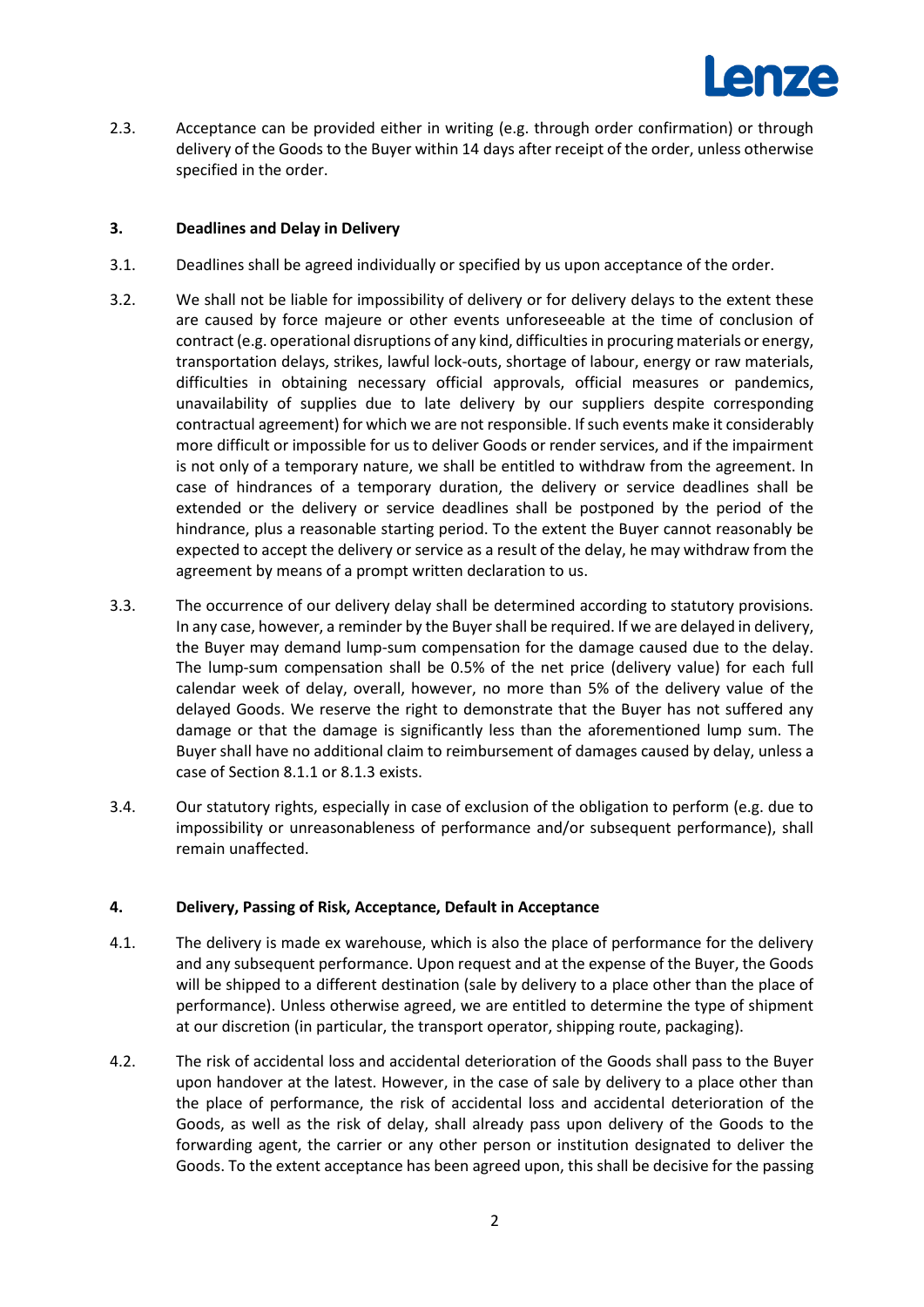

of risk. In all other respects, the statutory provisions of laws governing contracts for work and services shall also apply mutatis mutandis to agreed acceptance. If the Buyer is in default of acceptance of delivery, this is equivalent to delivery and/or acceptance.

4.3. If the Buyer is in default of acceptance, if they fail to engage in an act of cooperation or if our delivery is delayed for other reasons for which the Buyer is responsible, we shall be entitled to demand compensation for the resulting damage, including additional expenses (e.g. storage costs). For each month of storage or part thereof, we shall charge storage fees in the amount of 0.5% of the price of the product accepted late, but not totalling more than 5% of the price of the product accepted late, beginning with the delivery deadline or  $-$  in the absence of a delivery deadline – upon notification of readiness for despatch of the Goods.

The proof of higher damage and our legal claims (in particular compensation for additional expenses, reasonable compensation, termination) shall remain unaffected; however, the lump sum is to be credited against further monetary claims. The Buyer reserves the right to demonstrate that we have not suffered any damage or that the damage is significantly less than the aforementioned lump sum.

## **5. Prices and Terms of Payment**

- 5.1. Unless otherwise agreed on an individual basis, our prices current at the time of conclusion of contract shall apply, ex warehouse, subject to statutory value-added tax.
- 5.2. In case of sale by delivery to a place other than the place of performance (Section [4.1\)](#page-1-0), the Buyer shall bear the transport costs ex warehouse and the costs of transport insurance, if desired by the Buyer. We will either invoice the transport costs actually incurred in the individual case or agree on a lump sum for transport costs (excluding transport insurance). Any customs duties, fees, charges, taxes and other public levies shall be borne by the Buyer.
- 5.3. Packaging, loading, freight and insurance costs, as well as assembly and commissioning costs, shall be invoiced separately. The same shall apply to application software. The Buyer shall be charged separately for fees and costs for the procurement and authentication of certificates of origin, consular invoices, permits, etc.
- 5.4. When standard equipment is sold, planning work, supplementary work and other engineering services are not part of the standard service and are not included in the prices. Documentation is provided by standard operating manuals and standard wiring diagrams. Circuit diagrams and project planning with regard to the specific drive case are not part of our services, nor are the mains in-feed, switch-on control, external control and linking.
- <span id="page-2-0"></span>5.5. We shall be bound to the prices agreed for an order for four months after conclusion of contract. If longer periods have been agreed upon for the provision of the delivery or service, we shall be entitled, in the event of an increase in the cost of materials or labour, to add a pro-rated surcharge for the increase in costs that has occurred on the basis of the original price calculation. The provision in this Section [5.5](#page-2-0) shall not apply to prices for which a material price surcharge has been agreed upon in accordance with the following Section [5.6.](#page-2-1)
- <span id="page-2-1"></span>5.6. If and to the extent that a material price surcharge is agreed upon in an order for servo synchronous motors, the following shall apply: Servo synchronous motors use magnets containing the raw materials neodymium and dysprosium (so-called "rare-earth elements"). These commodities, which are subject to strong price fluctuations, were calculated using a base value from March 2011 or lower in the price calculation.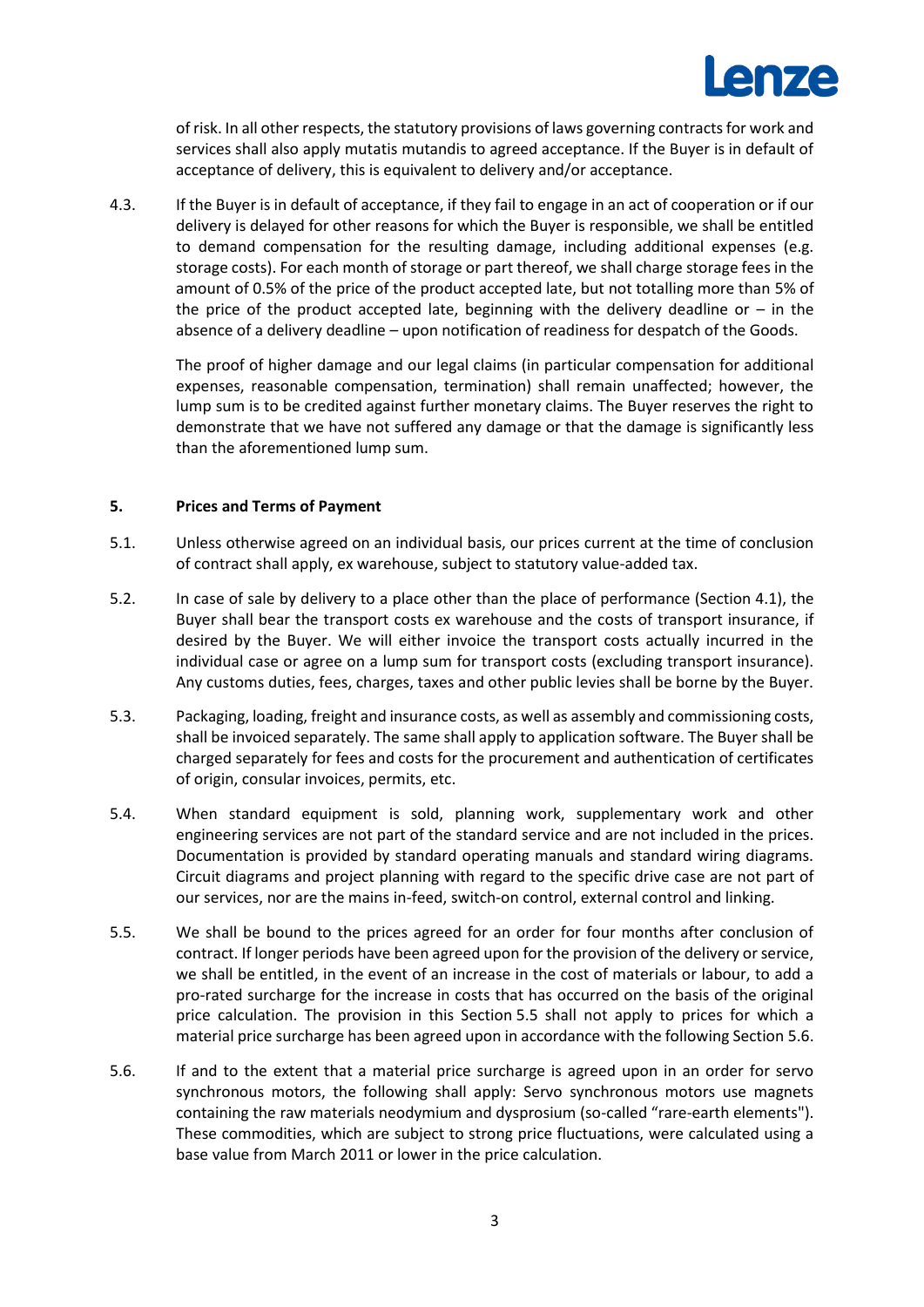

The material price surcharge shall be calculated if there is an increase in price between the March 2011 base value and the current value at the time of invoicing. The price in March 2011 for both raw materials (by kilogram of material incorporated in the respective engine) and the prices at the time of invoicing, provided that this is not later than 5 days after delivery, shall be compared; otherwise the day of delivery of the respective engine shall be decisive for the calculation. The prices quoted on Asian Metal (www.asianmetal.com) shall be decisive in each case. Price increases occurring in relation to March 2011 – based on the weight of the two raw materials contained in each motor – shall be calculated in addition to the contractually agreed price.

With respect to further details of the material price surcharge, please refer to the below website <https://www.lenze.com/en-de/material-price-surcharge/>.

- 5.7. The purchase price shall be due and payable within 14 days from the date of invoice and delivery or acceptance of the Goods. However, we are entitled at any time, even within the scope of an ongoing business relationship, to make a partial or complete delivery subject only to advance payment. We declare such a reservation at the latest with the order confirmation.
- 5.8. Upon expiry of the aforementioned payment deadline, the Buyer shall be in default. During the period of default, interest shall be charged on the purchase price at the prevailing statutory default interest rate. We reserve the right to assert further damages caused by the default.
- 5.9. The Buyer shall only be entitled to rights of set-off or retention to the extent their claim has been legally established by the final judgement of a court of law. In case of defects in the delivery, the Buyer's counter rights shall remain unaffected, in particular in accordance with Section [7.6](#page-5-1) Sentence 2 of these GTCS.
- 5.10. After conclusion of contract, if it becomes apparent (e.g. due to an application for the opening of insolvency proceedings, repeated failure to meet payment terms, exceeding of the limit set by the credit insurer) that our claim to the purchase price is jeopardised by the Buyer's lack of ability to pay, we shall be entitled to refuse performance in accordance with the statutory provisions. In the case of contracts for the manufacture of non-fungible items (custom-made products), we may declare withdrawal immediately; the statutory provisions on the dispensability of notice shall remain unaffected. In addition, we are entitled to refuse all further services and to demand advance payment.

## **6. Retention of title**

- 6.1. Up until full payment of all our present and future claims arising from the purchase agreement and an ongoing business relationship (secured claims), we retain title to the Goods sold.
- 6.2. The Goods subject to retention of title may neither be pledged to third parties nor assigned as security prior to full payment of the secured claims. The Buyer shall be obliged to inform us immediately in writing if an application is filed to open insolvency proceedings or if the Goods belonging to us are subject to appropriation by third parties (e.g. seizures).
- <span id="page-3-0"></span>6.3. If the Buyer acts in breach of contract, in particular in the event of non-payment of the purchase price due, we shall be entitled to withdraw from the agreement in accordance with the statutory provisions and/or to demand the return of the Goods on the basis of the retention of title. The demand for return does not at the same time include the declaration of withdrawal; rather, we shall be entitled to demand the return of the Goods only and to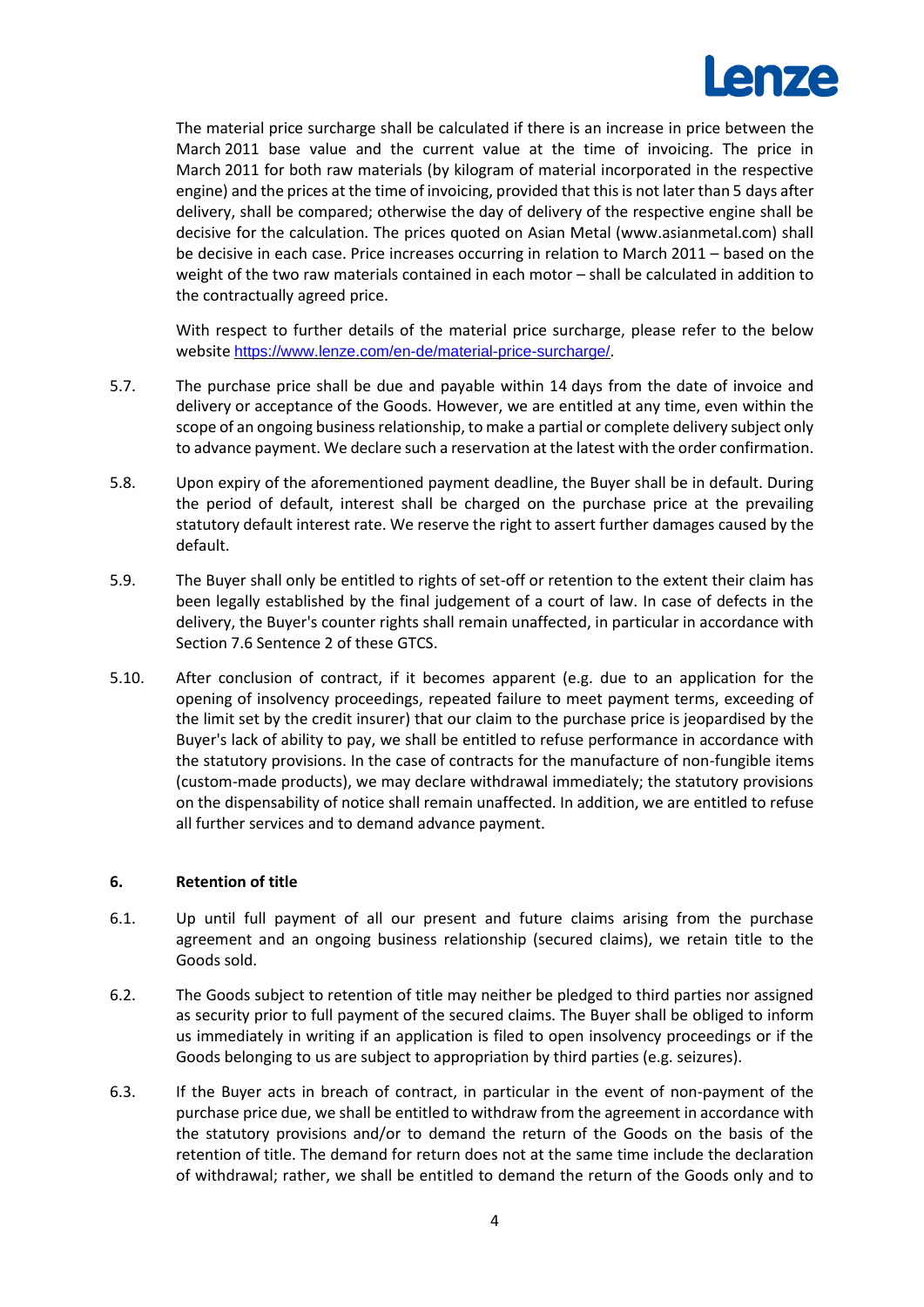

reserve the right of withdrawal. If the Buyer does not pay the purchase price due, we may only assert these rights if we have previously set the Buyer a reasonable deadline for payment without success or if setting such a deadline can be dispensed with according to the statutory provisions.

- 6.4. Pending withdrawal according to Section [6.4.3,](#page-4-0) the Buyer shall be authorised to resell and/or process the Goods subject to retention of title in the ordinary course of business. In this case, the following supplementary provisions shall apply.
- 6.4.1. In the event of processing, mixing or combining with goods of the Buyer or of third parties, we shall acquire co-ownership in the ratio of the invoice values of the processed, mixed or combined goods. Otherwise, the same shall apply to the resulting product as to the Goods delivered under retention of title.
- 6.4.2. The Buyer hereby assigns to us with immediate effect by way of security all claims against third parties arising from the resale of the Goods or the product in total or in the amount of our co-ownership share, if any, in accordance with Section 6.4.1. We accept such assignment. The duties of the Buyer specified in Section 6.2 shall also apply with respect to the assigned claims.
- <span id="page-4-0"></span>6.4.3. The Buyer, in addition to us, shall remain authorised to collect the claim. We oblige not to collect the claim as long as the Buyer meets their payment obligations towards us, there is no lack of ability to pay, and we do not assert the retention of title by exercising a right in accordance with Section [6.3.](#page-3-0) If this is the case, however, we can demand from the Buyer to inform us of the assigned claims and their debtors, provide all information necessary for collection, hand over the relevant documents and inform the debtors (third parties) of the assignment. In addition, we shall be entitled in this case to revoke the Buyer's authorisation to re-sell and process the Goods subject to retention of title.
- 6.4.4. In case the realisable value of the securities exceeds our claims by more than 10%, we will release securities at our discretion upon request of the Buyer.

## **7. Buyer Warranty Claims for Defects**

- 7.1. Unless otherwise specified below, the statutory provisions shall apply to the rights of the Buyer in the event of material defects and defects of title (including wrong delivery and short delivery as well as improper assembly or defective assembly instructions).
- 7.2. The basis of our liability for defects shall be, above all, the agreement reached on the quality of the Goods. In particular, all product descriptions and manufacturer specifications incorporated in the individual agreement shall be deemed to be an agreement on the quality of the Goods.
- 7.3. To the extent the quality was not agreed upon, it is to be judged according to statutory rules whether a defect exists or not. However, we shall accept no liability for public statements made by the manufacturer or other third parties (e.g. promotional claims) to which the Buyer has not drawn our attention as being decisive for their purchase.
- 7.4. The guarantee is not due if at the time of the contract the Buyer was aware of the defects of the Goods; likewise, it is not due, if the defects were easily recognizable, except, in this case, that we declared that the goods were free from defects. In the case of Goods intended for installation or other further processing, an inspection must be carried out at the latest immediately prior to processing. If a defect becomes apparent during delivery, inspection or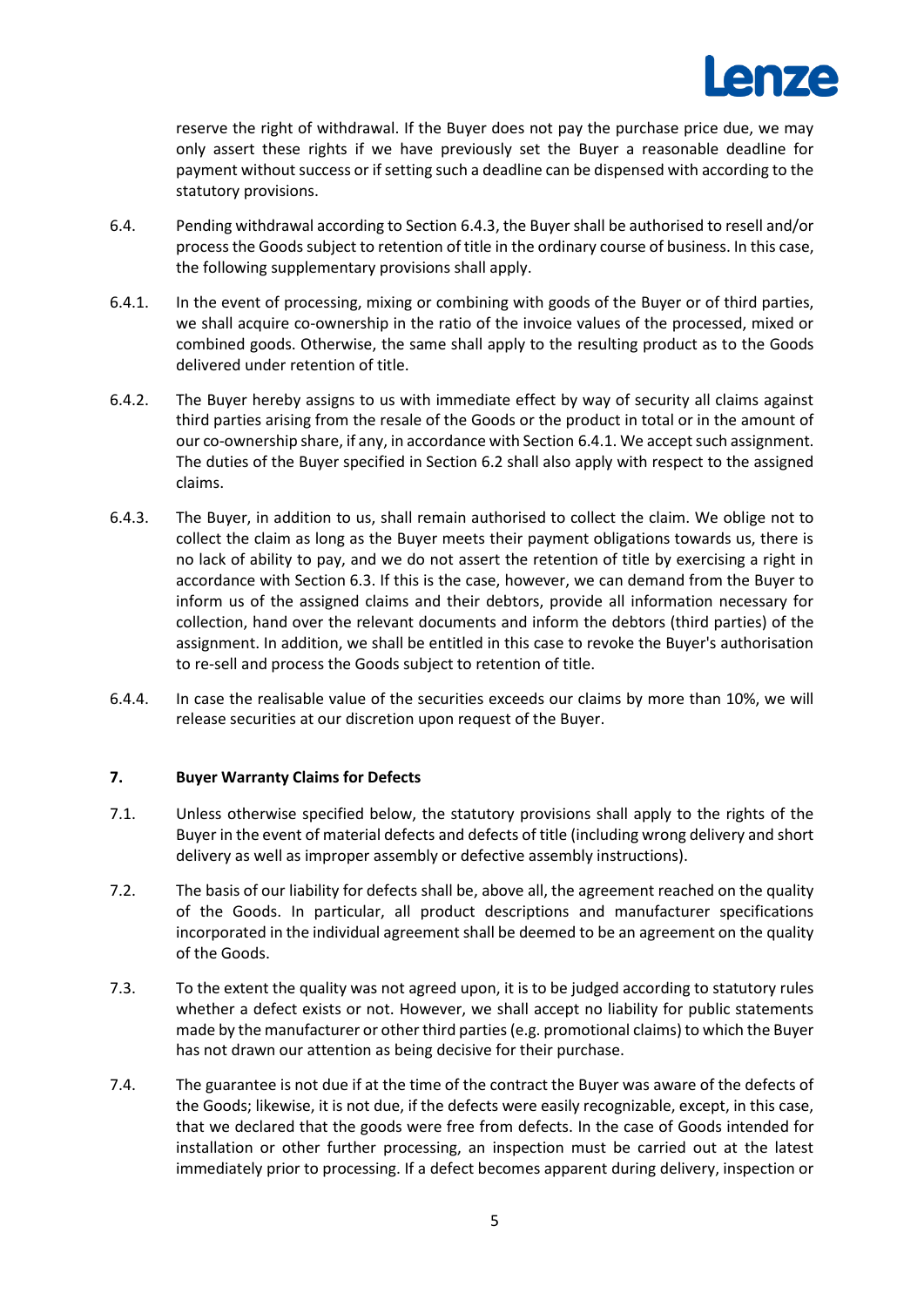

at any later time, we must be notified of this in writing without delay. In any case, obvious defects must be reported in writing within 5 working days of delivery, and defects that cannot be detected during inspection must be reported within the same period of time after their discovery. If the Buyer fails to carry out a proper inspection and/or to give notice of defects, our liability for the defect which was not reported or not reported in a timely or proper manner shall be excluded in accordance with the statutory provisions. The Buyer can terminate the contract only and within the mandatory limits of the law. The warranty ends if the failures depend on bad installations or unskillfulness in the use of the Goods.

- 7.5. If the delivered item is defective, we may initially choose whether to provide supplementary performance by remedying the defect (rectification) or by delivering an item free of defects (replacement). Our right to refuse subsequent performance under the statutory conditions shall remain unaffected.
- <span id="page-5-1"></span>7.6. We shall be entitled to make the subsequent performance owed dependent on the Buyer paying the purchase price due. However, the Buyer shall be entitled to retain a reasonable portion of the purchase price in relation to the defect.
- 7.7. The Buyer shall give us the time and opportunity necessary for the subsequent performance owed, in particular hand over the rejected Goods for inspection purposes. In case of a replacement delivery, the Buyer must return the defective item to us in accordance with the statutory provisions. Subsequent performance shall neither include the removal of the defective item nor its re-installation if we were not obliged to install it in the first place.
- 7.8. We shall bear or reimburse the expenses required for the purpose of inspection and subsequent performance, in particular transport, travel, labour and material costs, in accordance with the statutory provisions if a defect is actually present. Otherwise, we may demand from the Buyer reimbursement of the costs incurred as a result of the unjustified request to remedy the defect (in particular, inspection and transport costs).
- 7.9. In urgent cases, e.g. if the operational safety is jeopardised or to prevent disproportionate damage, the Buyer shall have the right to remedy the defect themselves and to demand reimbursement from us for the expenses objectively required for this purpose. We are to be informed immediately, if possible in advance, of any such own measures. The right to carry out own measures shall not exist if we would be entitled to refuse a corresponding supplementary performance in accordance with applicable legal provisions.
- 7.10. If supplementary performance has failed or if a reasonable period to be set by the Buyer for the supplementary performance has expired unsuccessfully or is dispensable according to the statutory provisions, the Buyer may withdraw from the purchase agreement or reduce the purchase price. No right of withdrawal shall exist, however, in case of a trivial defect.
- 7.11. Claims of the Buyer for damages or reimbursement of futile expenses shall also exist in the case of defects only according to Section 8 and shall otherwise be excluded.
- <span id="page-5-2"></span>7.12. The Buyer's right of withdrawal can be applied only in the cases provided by law.

## **8. Other Liability**

- 8.1. To the extent not specified to the contrary in these GTCS, we shall be liable as follows:
- <span id="page-5-0"></span>8.1.1. in case of wilful misconduct,
- 8.1.2. in case of gross negligence of our legal representatives and employees,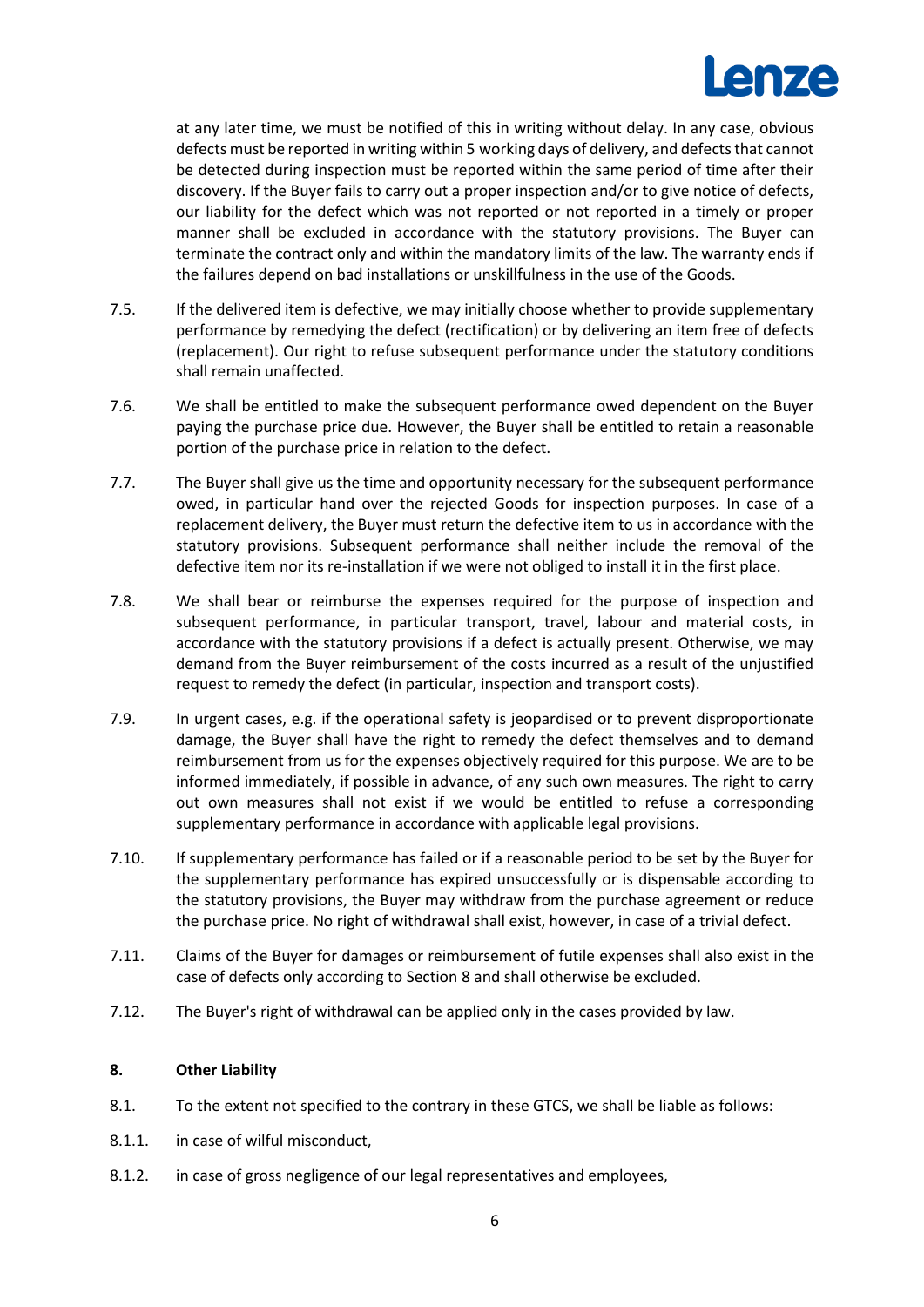

- <span id="page-6-0"></span>8.1.3. in case of malice,
- 8.1.4. for damage resulting from injury to life, limb or health for which we are responsible,
- <span id="page-6-1"></span>8.1.5. for damage resulting from the breach of an essential contractual obligation (i.e. an obligation the fulfilment of which is a prerequisite for the proper performance of the agreement and on the observance of which the contractual partner regularly relies and may rely),
- 8.1.6. for the warranties assumed,
- 8.1.7. for claims arising from the law regarding liability for defective product damage
- 8.1.8. to the extent legally mandated liability exists for other reasons.
- 8.2. Except in the cases of [8.1.1](#page-5-0) and [8.1.3,](#page-6-0) we shall not be liable for loss of profit.
- 8.3. Except in the cases of 8.1.1 and 8.1.3, we shall not be liable for production downtime.
- 8.4. In cases of liability due to a minor negligent breach of an essential contractual obligation (Section [8.1.5\)](#page-6-1), our liability per damage incident shall be restricted to the respective order volume of the respective individual order, but limited to a maximum of EUR 1 million*.*
- 8.5. The provisions of this Section [8](#page-5-2) shall also apply to a claim for reimbursement of expenses.
- 8.6. In all other cases, our liability irrespective of the legal grounds shall be excluded.

#### **9. Limitation**

- 9.1. The limitation period for claims based on material defects and defects of title shall be 24 months from delivery. To the extent that acceptance is agreed upon, the limitation period shall begin with acceptance.
- 9.2. The above limitation periods shall also apply to contractual and non-contractual claims for damages of the Buyer which are based on a defect of the Goods. The Buyer's claims for damages according to Sections [8.1.1](#page-5-0) and [8.1.3,](#page-6-0) as well as according to the German Product Liability Act, shall become time-barred solely in accordance with the statutory periods of limitation.

#### **10. Intellectual Property Rights**

- 10.1. For all documents, objects, etc. provided to us for the purpose of delivery or performance, the Buyer shall be responsible for ensuring that the intellectual property rights of third parties are not infringed in the process. The Buyer shall indemnify us against claims by third parties and compensate us for any damage incurred. If we are prohibited from performance, manufacturing or delivery by a third party invoking an intellectual property right belonging to them, we shall be entitled – without review of the legal position – to discontinue the work and to demand compensation for the expenses incurred. Any documents, objects, etc. provided to us which have not led to the order shall be returned on request in exchange for reimbursement of costs. Otherwise, we shall be entitled to destroy them three months after submitting the proposal.
- 10.2. We shall reserve the ownership rights and copyrights to all samples, models, drawings, cost estimates, calculations and similar information of a tangible or intangible nature – also in digital form. This type of information must not be made available to third parties. If the Buyer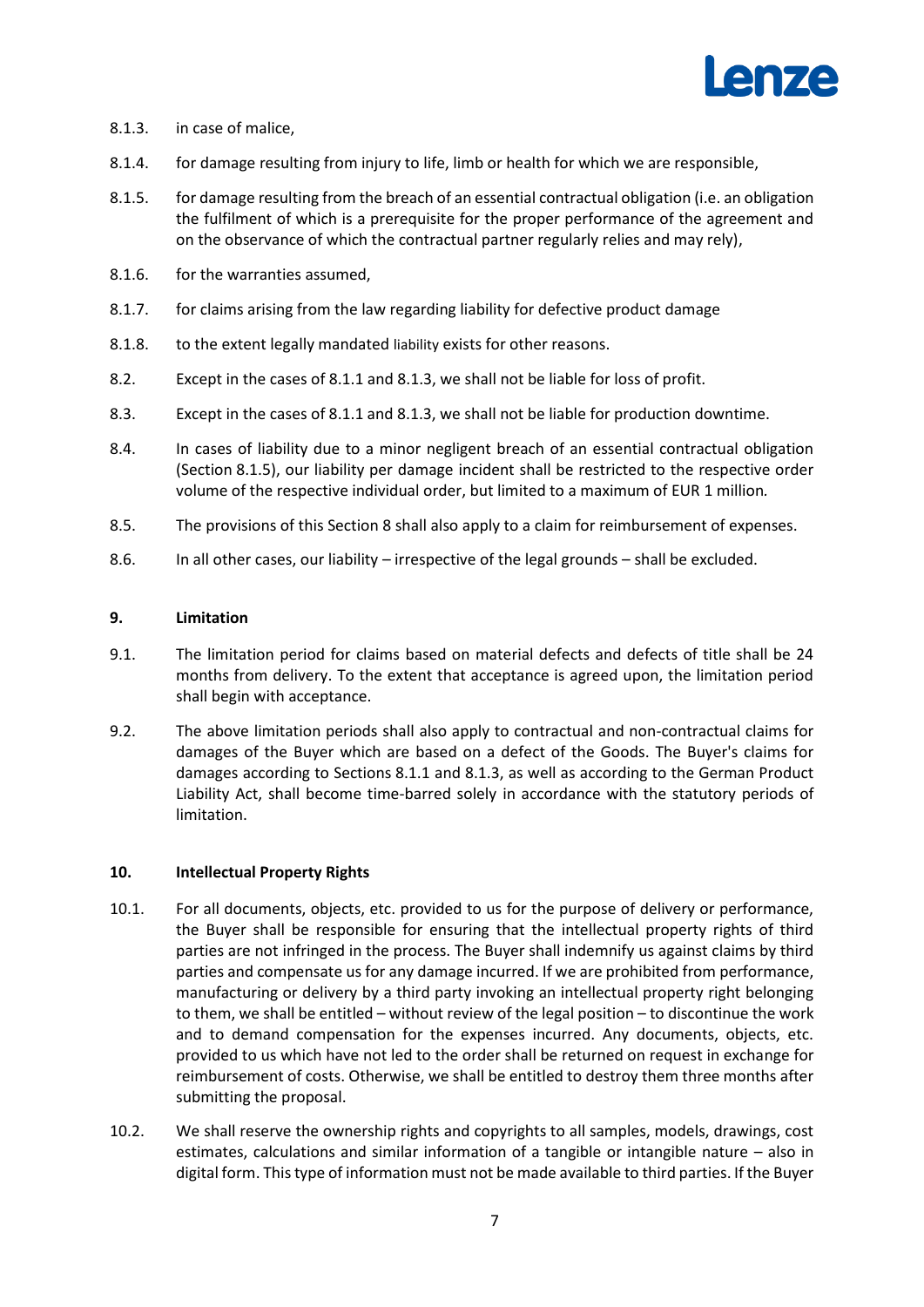

receives such information in connection with contract initiation, they shall be obliged to return it to us free of charge if the agreement is not concluded.

10.3. To the extent software is embedded into the Goods, the Buyer shall have the non-exclusive right to use it in unmodified form in the delivered Goods. Any individual contractual agreements shall take precedence.

## **11. Confidentiality**

- 11.1. The Buyer obliges to keep strictly confidential all information (in particular data and documents) pertaining to us (hereinafter collectively referred to as "Information") to which they become privy in verbal, written or any other form – even if prior to conclusion of this agreement – (also by our service providers) during the term of this agreement and thereafter and – unless absolutely necessary for the performance of this agreement – not to record it, disclose it to third parties or to exploit it themselves. This also applies to Information of other companies of the Lenze Group.
- 11.2. The aforementioned confidentiality obligation shall not apply to Information that
	- can be demonstrated to have already been known to the Buyer prior to the cooperation with us without obligation to maintain confidentiality, or
	- is or becomes generally known without the Buyer being responsible for this, or
	- is disclosed to the Buyer by a third party without breach of any confidentiality obligation, or
	- must be disclosed on the basis of an enforceable official or judicial decision or a legal provision. In this case, the Buyer must notify us in writing prior to disclosure to give us the opportunity to obtain a protective court order.

The burden of proof for the existence of a legitimate exemption shall be borne by the Buyer.

11.3. The Buyer shall only be entitled to disclose the fact of the parties' cooperation to third parties, in particular to name us as a reference, with our prior written consent. Press releases or other statements to the public must be coordinated with us in advance. The above provisions shall not apply if and to the extent that they conflict with mandatory statutory provisions, in particular statutory disclosure requirements.

## **12. Export**

The Buyer shall be obliged to comply with all applicable national and international export control and sanctions regulations, in particular those of the United Nations, the European Union, Germany and the United States. Listed dual-use products must also not be imported into free zones or free warehouses. This obligation shall only apply to the extent it does not lead to a violation of so-called anti-boycott regulations of EU, German law or Italian law.

## **13. Choice of Law and Place of Jurisdiction**

13.1. The Italian law shall apply to these GTCS and the contractual relationship between us and the Buyer, to the exclusion of international uniform law, in particular, the UN Convention on Contracts for the International Sale of Goods.